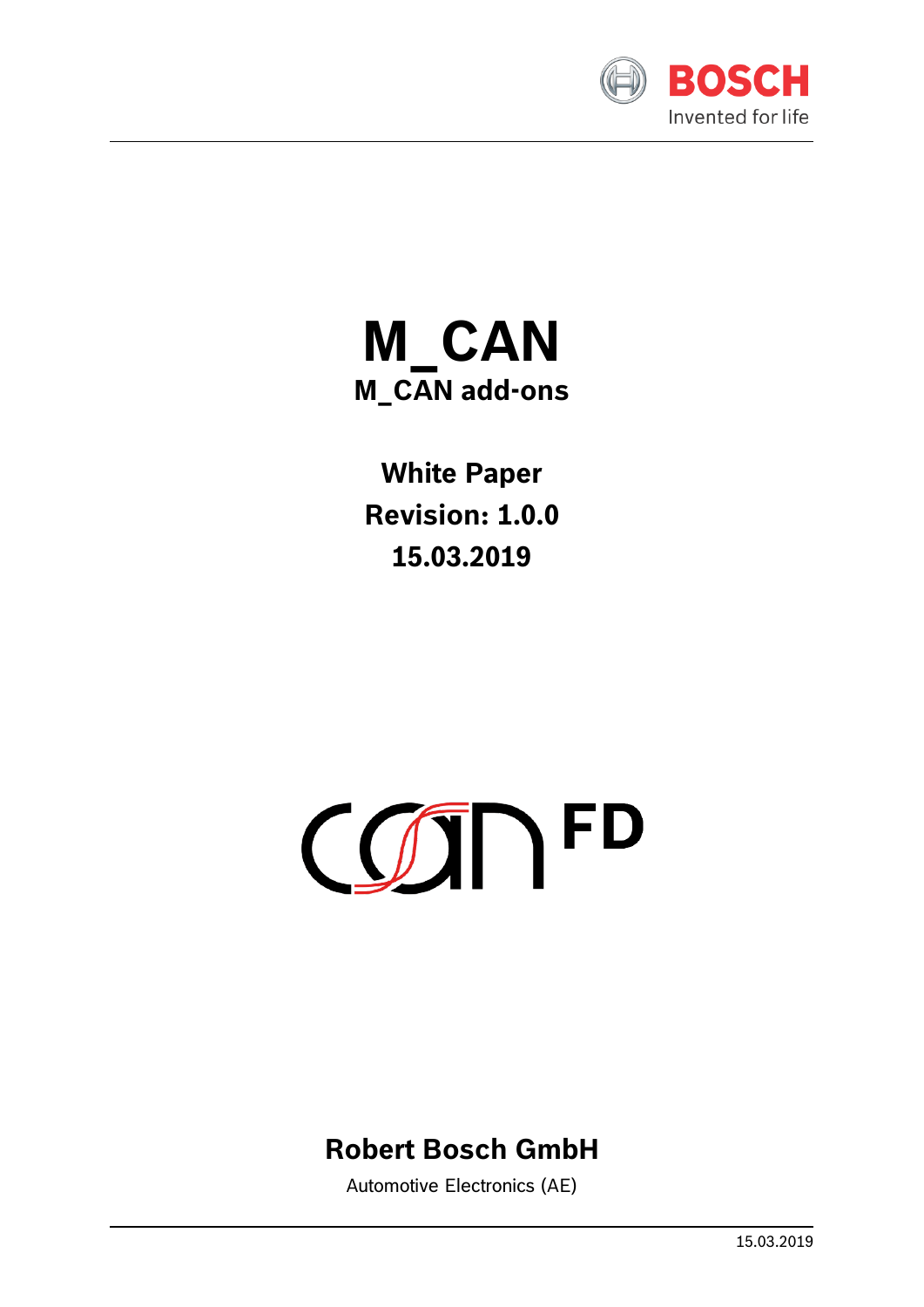

#### **LEGAL NOTICE**

© Copyright 2019 by Robert Bosch GmbH and its licensors. All rights reserved.

"Bosch" is a registered trademark of Robert Bosch GmbH.

The content of this document is subject to continuous developments and improvements. All particulars and its use contained in this document are given by BOSCH in good faith.

NO WARRANTIES: TO THE MAXIMUM EXTENT PERMITTED BY LAW, NEITHER THE INTELLECTUAL PROPERTY OWNERS, COPYRIGHT HOLDERS AND CONTRIBUTORS, NOR ANY PERSON, EITHER EXPRESSLY OR IMPLICITLY, WARRANTS ANY ASPECT OF THIS SPECIFICATION, SOFTWARE RELATED THERETO, CODE AND/OR PROGRAM RELATED THERETO, INCLUDING ANY OUTPUT OR RESULTS OF THIS SPECIFICATION, SOFTWARE RELATED THERETO, CODE AND/OR PROGRAM RELATED THERETO UNLESS AGREED TO IN WRITING. THIS SPECIFICATION, SOFTWARE RELATED THERETO, CODE AND/OR PROGRAM RELATED THERETO IS BEING PROVIDED "AS IS", WITHOUT ANY WARRANTY OF ANY TYPE OR NATURE, EITHER EXPRESS OR IMPLIED, INCLUDING, BUT NOT LIMITED TO, THE IMPLIED WARRANTIES OF MERCHANTABILITY AND FITNESS FOR A PARTICULAR PURPOSE, AND ANY WARRANTY THAT THIS SPECIFICATION, SOFTWARE RELATED THERETO, CODE AND/OR PROGRAM RELATED THERETO IS FREE FROM DEFECTS.

ASSUMPTION OF RISK: THE RISK OF ANY AND ALL LOSS, DAMAGE, OR UNSATISFACTORY PERFORMANCE OF THIS SPECIFICATION (RESPECTIVELY THE PRODUCTS MAKING USE OF IT IN PART OR AS A WHOLE), SOFTWARE RELATED THERETO, CODE AND/OR PROGRAM RELATED THERETO RESTS WITH YOU AS THE USER. TO THE MAXIMUM EXTENT PERMITTED BY LAW, NEITHER THE INTELLECTUAL PROPERTY OWNERS, COPYRIGHT HOLDERS AND CONTRIBUTORS, NOR ANY PERSON EITHER EXPRESSLY OR IMPLICITLY, MAKES ANY REPRESENTATION OR WARRANTY REGARDING THE APPROPRIATENESS OF THE USE, OUTPUT, OR RESULTS OF THE USE OF THIS SPECIFICATION, SOFTWARE RELATED THERETO, CODE AND/OR PROGRAM RELATED THERETO IN TERMS OF ITS CORRECTNESS, ACCURACY, RELIABILITY, BEING CURRENT OR OTHERWISE. NOR DO THEY HAVE ANY OBLIGATION TO CORRECT ERRORS, MAKE CHANGES, SUPPORT THIS SPECIFICATION, SOFTWARE RELATED THERETO, CODE AND/OR PROGRAM RELATED THERETO, DISTRIBUTE UPDATES, OR PROVIDE NOTIFICATION OF ANY ERROR OR DEFECT, KNOWN OR UNKNOWN. IF YOU RELY UPON THIS SPECIFICATION, SOFTWARE RELATED THERETO, CODE AND/OR PROGRAM RELATED THERETO, YOU DO SO AT YOUR OWN RISK, AND YOU ASSUME THE RESPONSIBILITY FOR THE RESULTS. SHOULD THIS SPECIFICATION, SOFTWARE RELATED THERETO, CODE AND/OR PROGRAM RELATED THERETO PROVE DEFECTIVE, YOU ASSUME THE COST OF ALL LOSSES, INCLUDING, BUT NOT LIMITED TO, ANY NECESSARY SERVICING, REPAIR OR CORRECTION OF ANY PROPERTY INVOLVED TO THE MAXIMUM EXTEND PERMITTED BY LAW.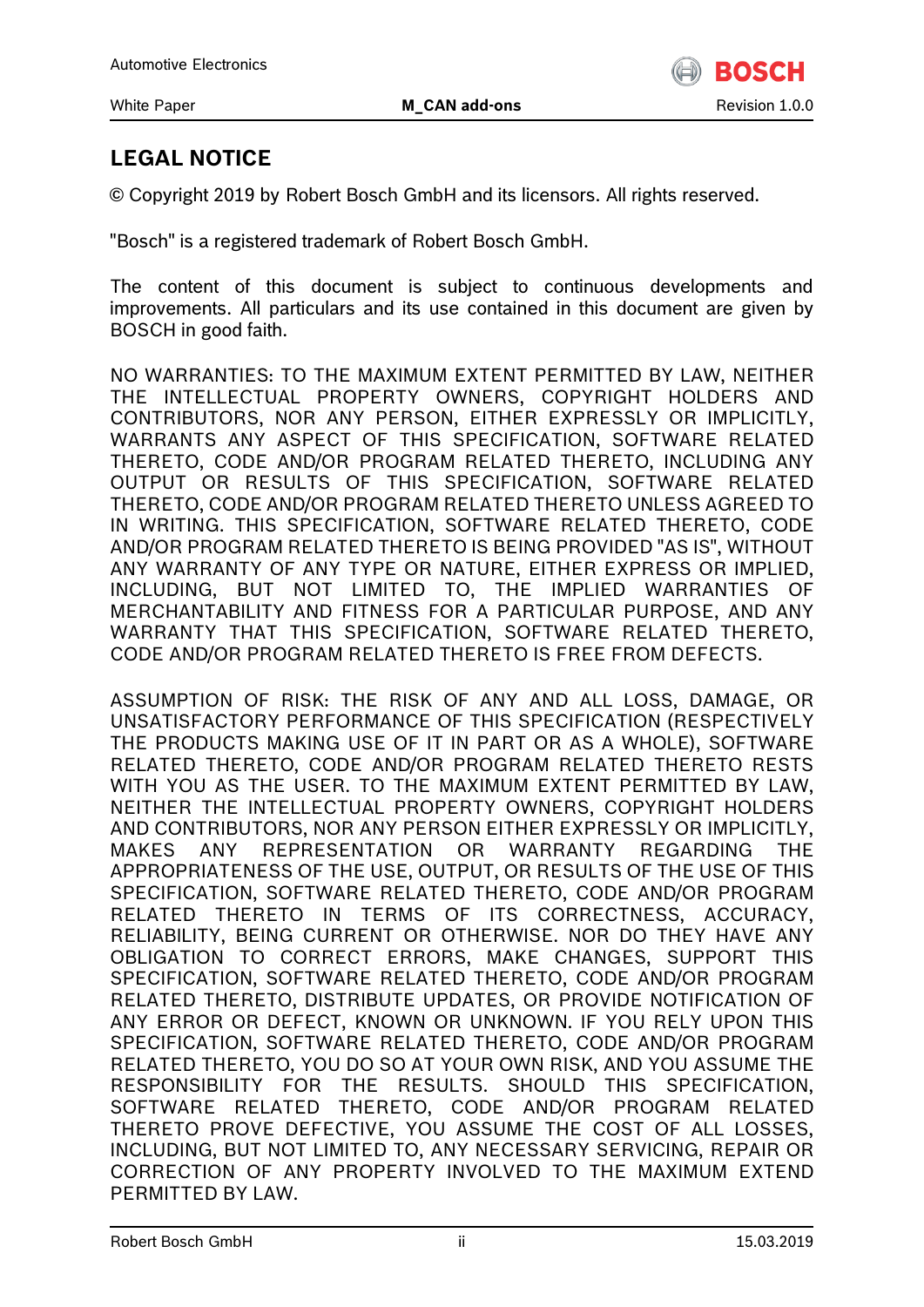

#### White Paper **MICAN add-ons MICAN addemic COVERS** Revision 1.0.0

DISCLAIMER: IN NO EVENT, UNLESS REQUIRED BY LAW OR AGREED TO IN WRITING, SHALL THE INTELLECTUAL PROPERTY OWNERS, COPYRIGHT HOLDERS OR ANY PERSON BE LIABLE FOR ANY LOSS, EXPENSE OR DAMAGE, OF ANY TYPE OR NATURE ARISING OUT OF THE USE OF, OR INABILITY TO USE THIS SPECIFICATION, SOFTWARE RELATED THERETO, CODE AND/OR PROGRAM RELATED THERETO, INCLUDING, BUT NOT LIMITED TO, CLAIMS, SUITS OR CAUSES OF ACTION INVOLVING ALLEGED INFRINGEMENT OF COPYRIGHTS, PATENTS, TRADEMARKS, TRADE SECRETS, OR UNFAIR COMPETITION.

INDEMNIFICATION: TO THE MAXIMUM EXTEND PERMITTED BY LAW YOU AGREE TO INDEMNIFY AND HOLD HARMLESS THE INTELLECTUAL PROPERTY OWNERS, COPYRIGHT HOLDERS AND CONTRIBUTORS, AND EMPLOYEES, AND ANY PERSON FROM AND AGAINST ALL CLAIMS, LIABILITIES, LOSSES, CAUSES OF ACTION, DAMAGES, JUDGMENTS, AND EXPENSES, INCLUDING THE REASONABLE COST OF ATTORNEYS' FEES AND COURT COSTS, FOR INJURIES OR DAMAGES TO THE PERSON OR PROPERTY OF THIRD PARTIES, INCLUDING, WITHOUT LIMITATIONS, CONSEQUENTIAL, DIRECT AND INDIRECT DAMAGES AND ANY ECONOMIC LOSSES, THAT ARISE OUT OF OR IN CONNECTION WITH YOUR USE, MODIFICATION, OR DISTRIBUTION OF THIS SPECIFICATION, SOFTWARE RELATED THERETO, CODE AND/OR PROGRAM RELATED THERETO, ITS OUTPUT, OR ANY ACCOMPANYING DOCUMENTATION.

GOVERNING LAW: THE RELATIONSHIP BETWEEN YOU AND ROBERT BOSCH GMBH SHALL BE GOVERNED SOLELY BY THE LAWS OF THE FEDERAL REPUBLIC OF GERMANY. THE STIPULATIONS OF INTERNATIONAL CONVENTIONS REGARDING THE INTERNATIONAL SALE OF GOODS SHALL NOT BE APPLICABLE. THE EXCLUSIVE LEGAL VENUE SHALL BE DUESSELDORF, GERMANY.

MANDATORY LAW SHALL BE UNAFFECTED BY THE FOREGOING PARAGRAPHS.

INTELLECTUAL PROPERTY OWNERS/COPYRIGHT OWNERS/CONTRIBUTORS: ROBERT BOSCH GMBH, ROBERT BOSCH PLATZ 1, 70839 GERLINGEN, GERMANY AND ITS LICENSORS.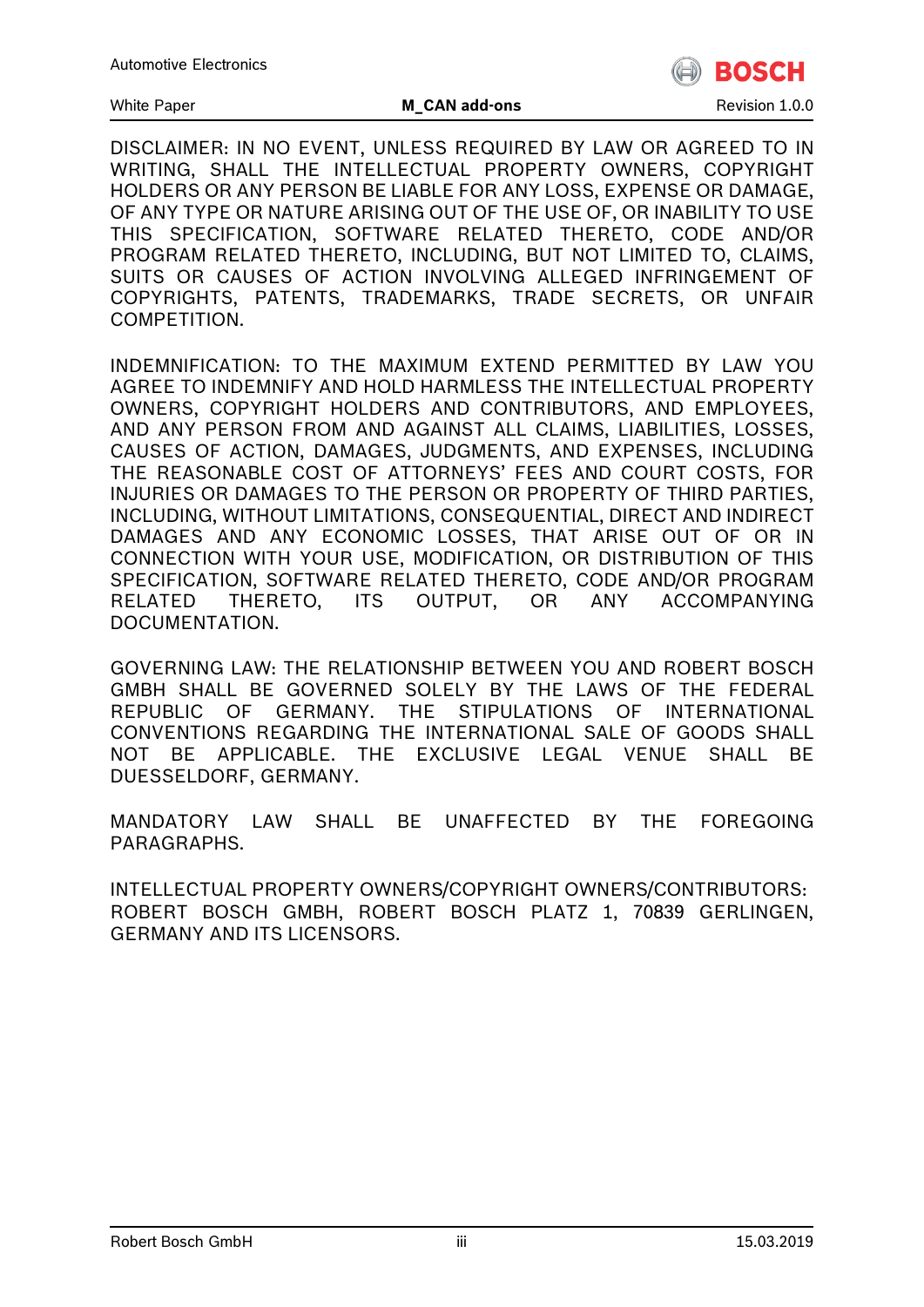

#### REVISION HISTORY

| Revision | <b>Date</b> | <b>Notes</b>    |
|----------|-------------|-----------------|
| 1.0.0    | 15.03.2019  | Initial release |
|          |             |                 |

#### **References**

[1] Time-stamping of CAN frames, CAN Newsletter 2/2017: https://cannewsletter.org/uploads/media/raw/3ebef2c5e26451ab4aa386e0e67ce5f2.pdf

#### **Terms and Abbreviations**

This document uses the following terms and abbreviations:

| <b>Meaning</b>                                           |
|----------------------------------------------------------|
| <b>Controller Area Network</b>                           |
| Central RAM; common memory of DMA and CPU Core           |
| <b>Direct Memory Access</b>                              |
| DMA Interface Unit; Add-on of M CAN of BOSCH             |
| End of Frame; distinct position at end of CAN frames     |
| <b>Generic Timer Module</b>                              |
| CAN Communication Controller; IP module of BOSCH         |
| Message RAM; local memory of M CAN                       |
| Network on Chip                                          |
| Non-Volatile Memory; e.g. Flash Memory                   |
| System on Chip                                           |
| Start of Frame; distinct position at start of CAN frames |
| <b>Tightly Coupled Memory</b>                            |
| Time Stamping Unit; add-on for M CAN of BOSCH            |
|                                                          |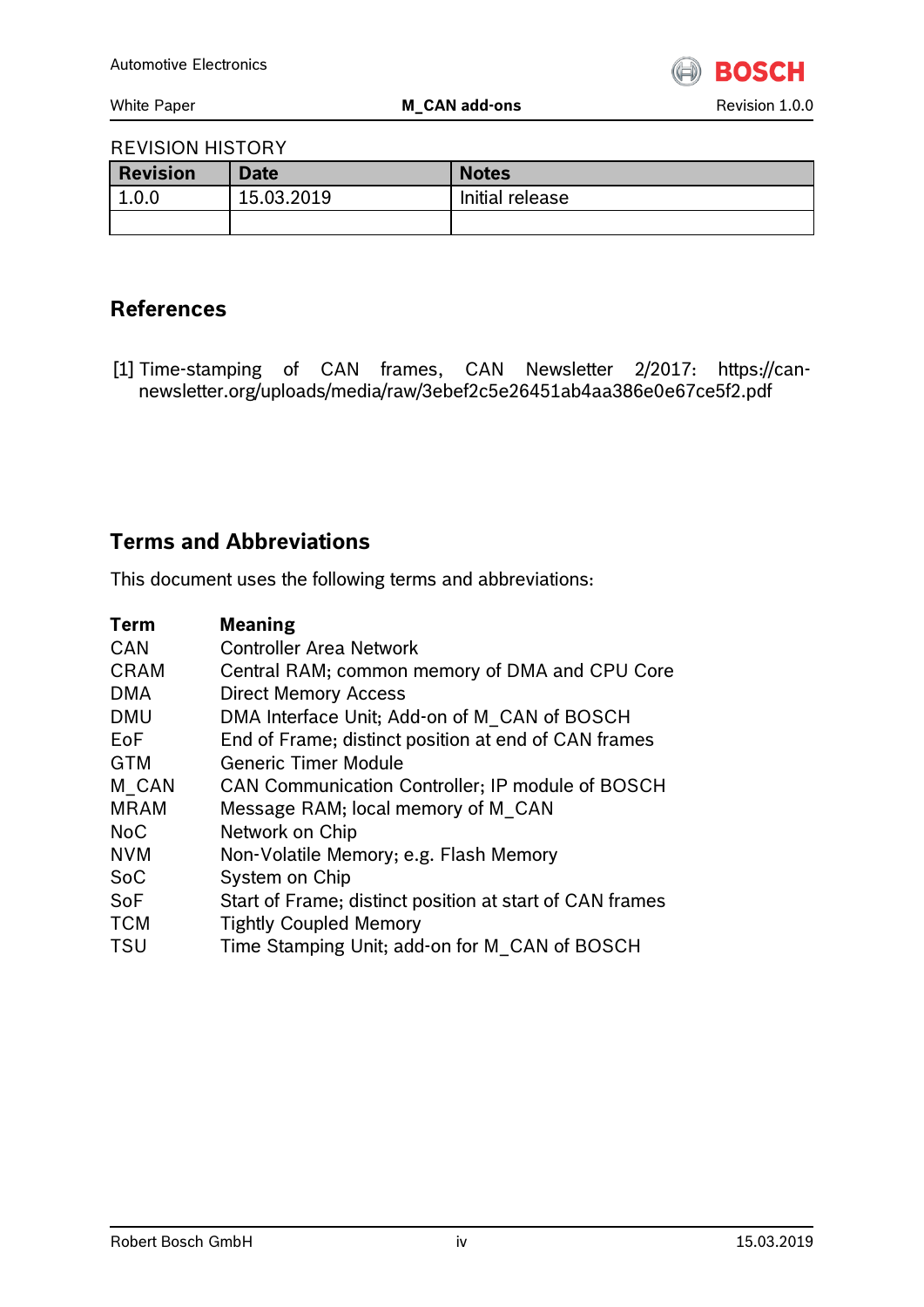

#### White Paper

**M\_CAN add-ons** 

### **Table of Contents**

| 1     |  |
|-------|--|
| 1.1   |  |
| 1.1.1 |  |
| 1.1.2 |  |
| 1.1.3 |  |
| 1.1.4 |  |
| 1.1.5 |  |
| 1.1.6 |  |
| 1.1.7 |  |
| 1.2   |  |
| 1.2.1 |  |
| 1.2.2 |  |
| 1.2.3 |  |
| 1.2.4 |  |
|       |  |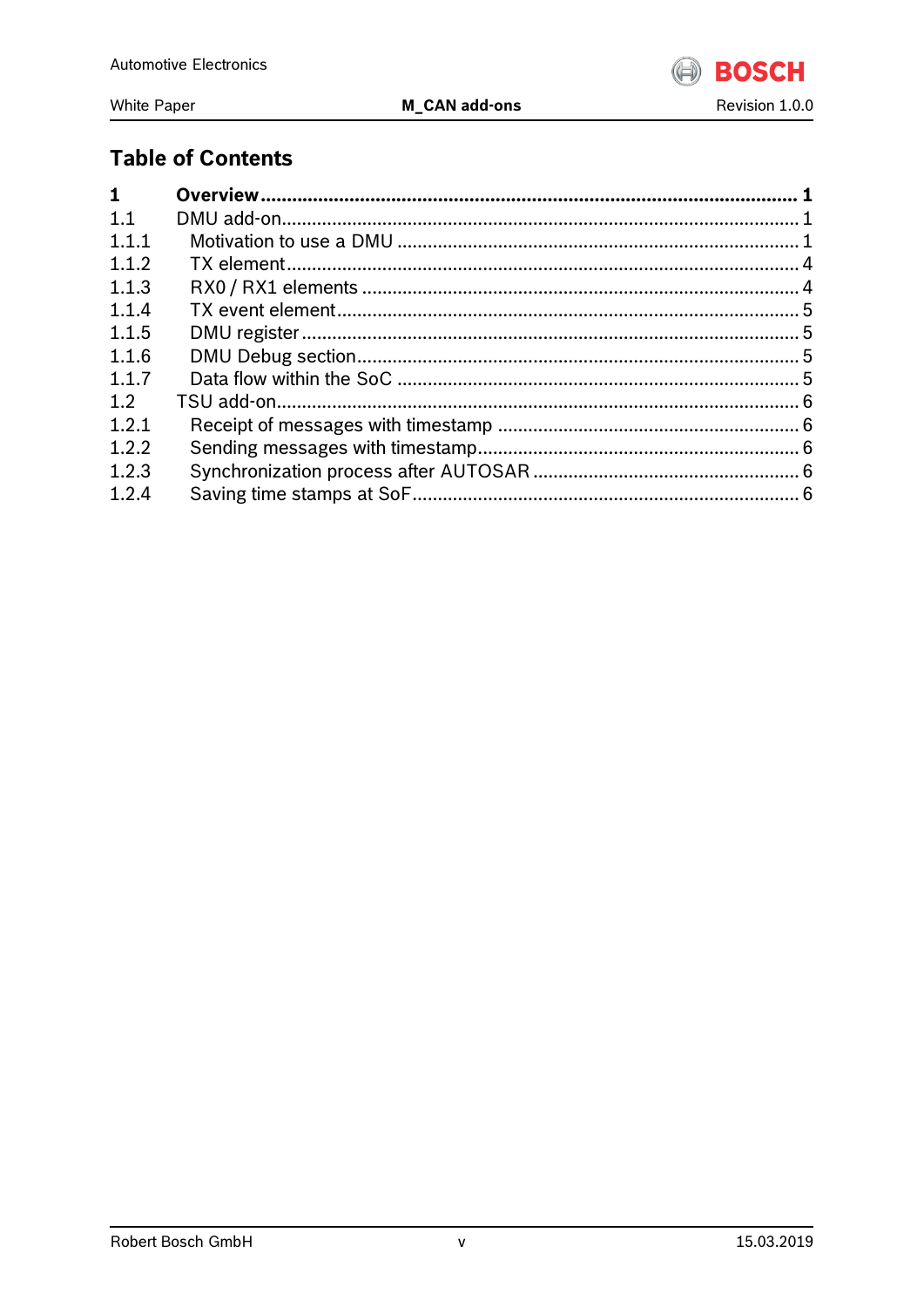

## <span id="page-5-0"></span>**1 Overview**

To support modern CAN networks, Bosch has extended the functionality of M\_CAN in form of two hardware add-ons. The DMU add-on allows reduction of CPU load by offloading the transport of CAN messages to a DMA controller. The TSU expansion module enables hardware based and AUTOSAR compatible time synchronization with the best possible precision.

#### <span id="page-5-1"></span>**1.1 DMU add-on**

#### <span id="page-5-2"></span>**1.1.1 Motivation to use a DMU**

When exchanging CAN messages between the CPU Core and the M\_CAN, there are some issues to consider, especially for complex SoCs. Due to the high complexity of modern SoC architectures, the OnChip communication paths are divided into several domains of different performance. The bridging between domains additionally slows down performance, e.g. due to clock-domain crossings.



#### <span id="page-5-3"></span>Figure 1: Domains of a SoC

The heat-map (red = fast, blue = slow) i[n Figure 1](#page-5-3) illustrates the speed of data transfers initiated by CPU Core in the Processor Domain. Thus, the connection of the CPU cores to the dedicated caches is the fastest, followed by the TCM within the cluster. When creating the SW, it must be ensured that these memories can be used efficiently. In extreme contrast to this are the accesses to components in the peripheral domain. For single access, performance can be 30 times slower.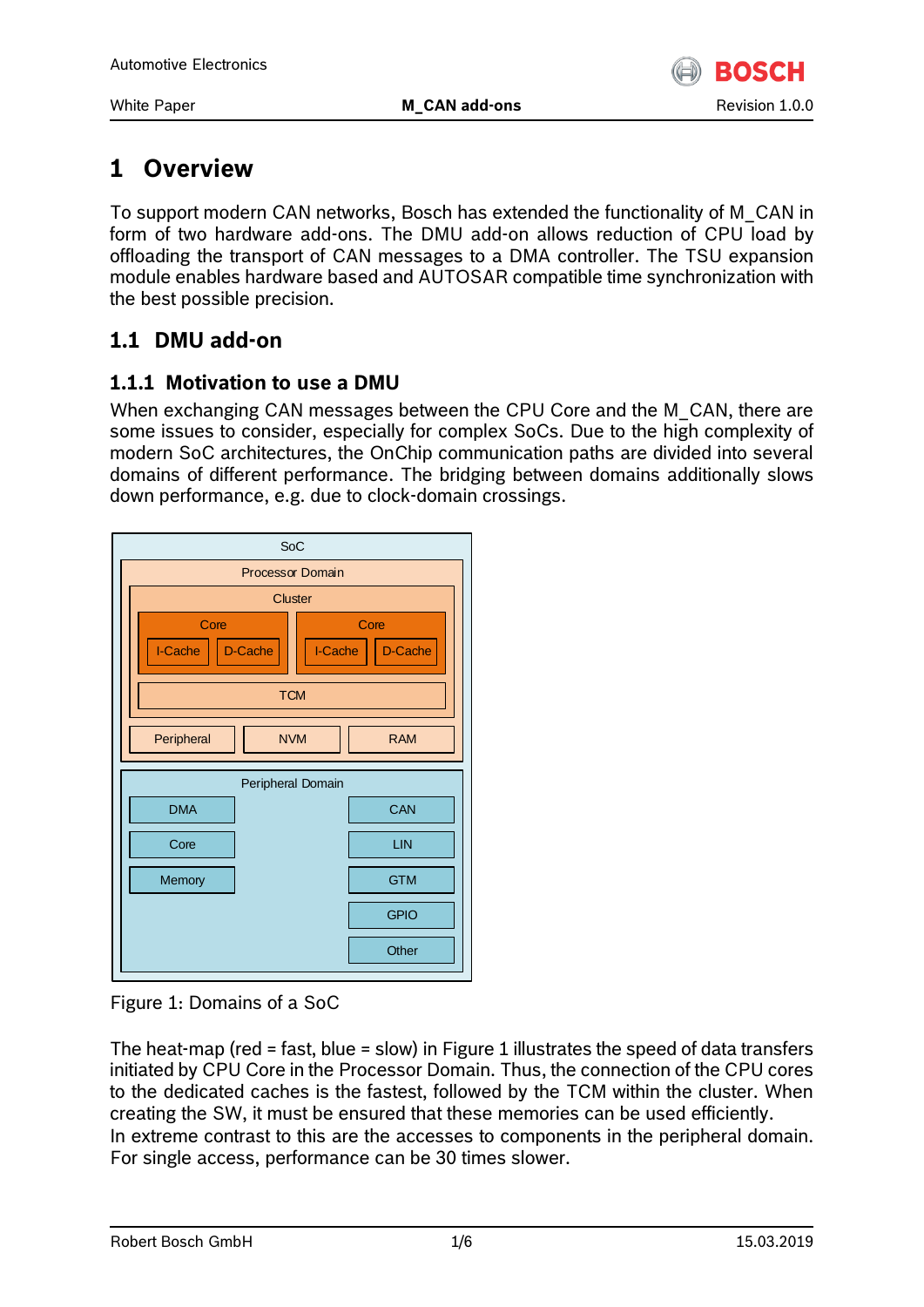If, for example, the continuous exchange of CAN messages between the CPU core and an M\_CAN is considered, the following interactions are typically required:

- Check the status register of M\_CAN when asserting an interrupt
- Optionally transfer the CAN messages
- Optionally signal to the M CAN the completion message transfers

If the CPU cores in the Processor Domain would perform these interactions, they would be significantly slowed down by the NoC. For example, such interactions can also be done via a CPU core within the Peripheral Domain, if available. However, this article focuses on a different approach that does not allocate computational resources of any CPU core.

Bosch offers an add-on for the M\_CAN called DMU. With this, the continuous exchange of CAN messages can be completely outsourced to a DMA controller. The add-on is based on the concept of virtualizing the FIFO head elements, s. [Figure 2.](#page-6-0)



<span id="page-6-0"></span>Figure 2: Functional block diagram of DMU

The M\_CAN has an associated message RAM (MRAM), which i.a. contains the elements (CAN messages) organized in FIFOs, shown on the right. To access the memory segment of the current message (head element) within these FIFOs by the CPU, the respective pointers (Read / Write Pointer) from the M\_CAN must previously be queried. To avoid this, accesses to fixed address areas are virtualized. The DMU dynamically redirects these accesses to the head elements in the MRAM. The redirection is controlled invisibly within the DMU by the FIFO pointers in the M\_CAN. The size of the reserved areas correspond to the largest possible message elements, which are 18 words for the TX, RX0 and RX1 elements and 2 words for the TX Event element (3 words if the TSU Timestamp is also transferred). The transfer of a last element word activates a process in the DMU, in which for TX elements the transmit request is set in M\_CAN, or for the other elements (RX0, RX1, TXE) the dedicated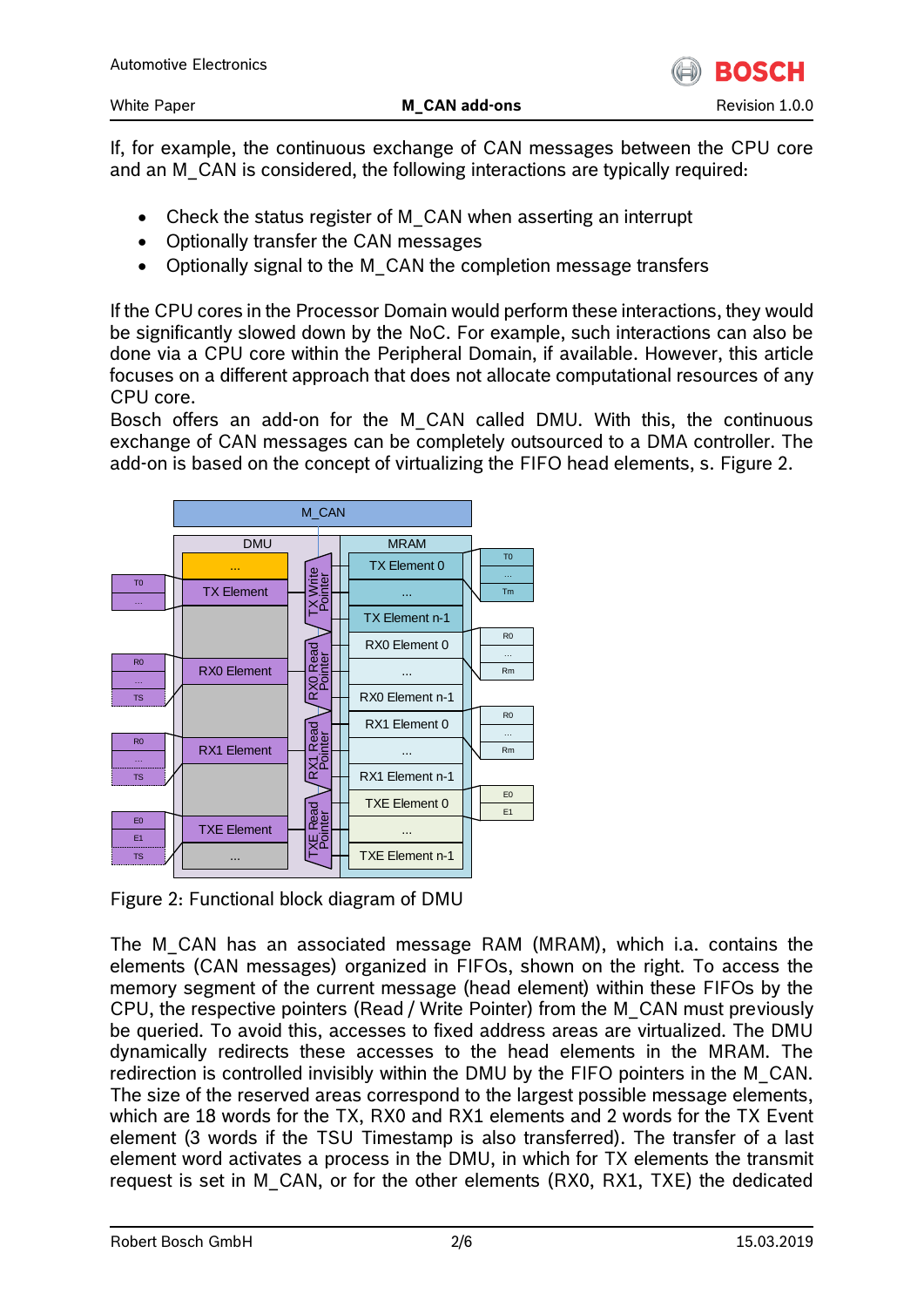

nsru

White Paper **M\_CAN add-ons** Revision 1.0.0

FIFO-Acknowledge is set in M\_CAN. Thus, writing / reading the CAN messages via DMU elements completes the whole enqueueing / dequeueing process in the M\_CAN. The DMU supports messages transfers from the CRAM to the TX FIFO / Queue and vice versa, from the RX FIFOs / TX Event FIFO to the CRAM.

The following block diagram [\(Figure 3\)](#page-7-0) shows the M\_CAN with the add-ons DMU and TSU. The CPU accesses to the M\_CAN are routed through both add-on modules.



<span id="page-7-0"></span>Figure 3: M\_CAN subsystem with DMU and TSU

[Figure 4](#page-8-2) shows the memory map of the DMU. In the yellow marked memory area starting at address 0, the registers of the M\_CAN and the TSU are memory mapped. Afterwards, the purple coloured Virtual Buffers are shown, which are accessed by the DMA in order to transport the head elements of the M\_CAN message FIFOs.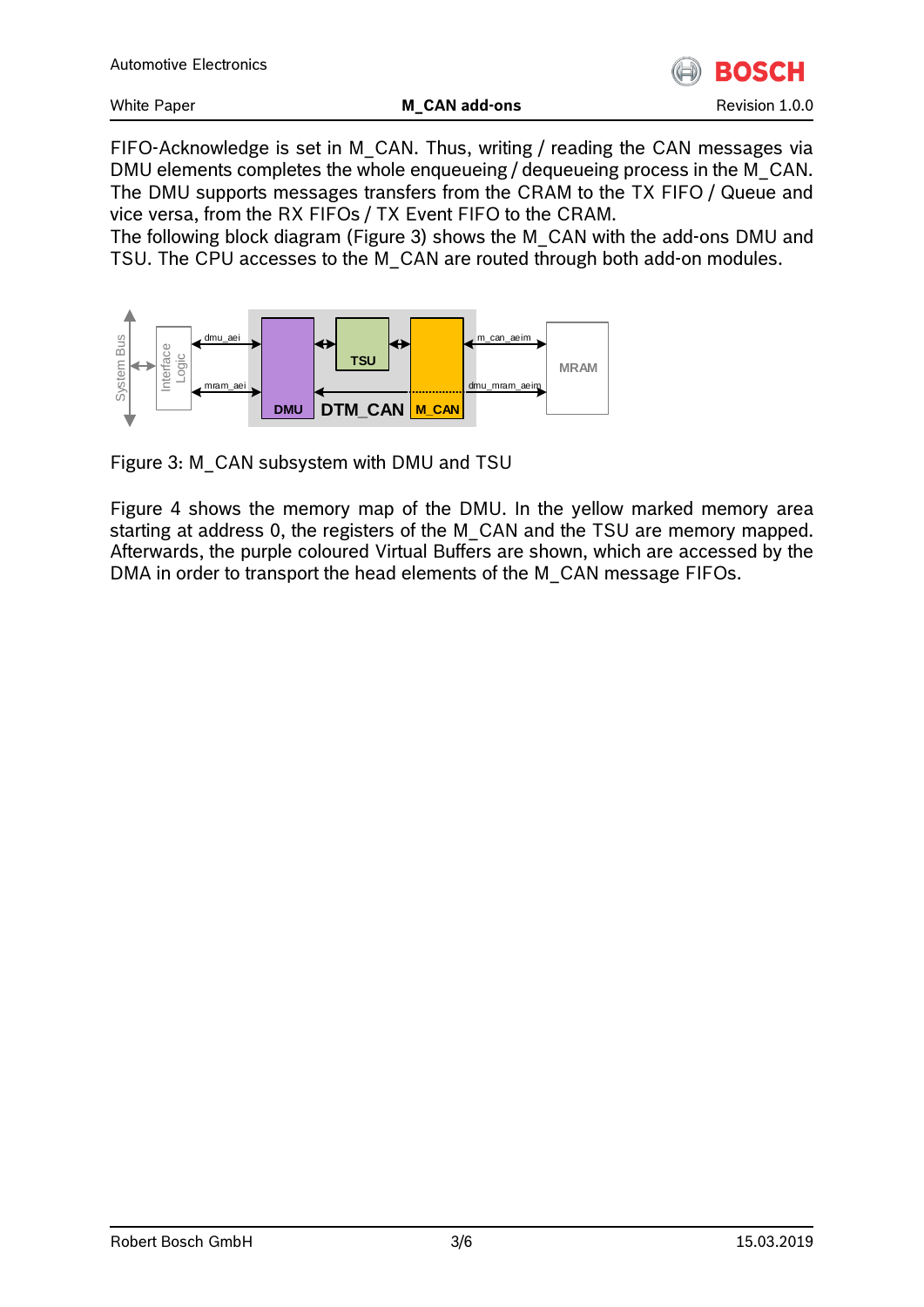

#### MRAM (n byte) Message RAM **Registers Register** (512 byte) **DMU**  $-0x000$ 0x200 RX0 Element RX1 Element TX Event Element TX Element 0x280 0x300 0x380 0x400 0x480 M\_CAN 0x580 *DMU Debug* 0x500 0x3C0 *RX0 Element RX1 Element TX Event Element TX Element*  $-0x000$ DMU\_AEI MRAM\_AEI

<span id="page-8-2"></span>Figure 4: DMU address map

#### <span id="page-8-0"></span>**1.1.2 TX element**

Here the CAN message elements are written by the DMA controller to be added in the TX FIFO / Queue. When writing the last element word, the TX request is automatically set for this element, so that the M\_CAN sends this. The DMU requests further CAN message elements from the DMA controller as long as the TX FIFO / Queue is not full.

#### <span id="page-8-1"></span>**1.1.3 RX0 / RX1 elements**

Here the CAN message elements are read by the DMA controller which are located in the receive FIFOs 1 or 2 of the M\_CAN. When the last element word is read, the dequeuing is communicated to the M\_CAN by setting the dedicated acknowledge index by the DMU. Optionally, the time stamp of the TSU can also be transmitted. The DMU triggers the DMA to dequeue further CAN message elements as long as the RX FIFO is not empty.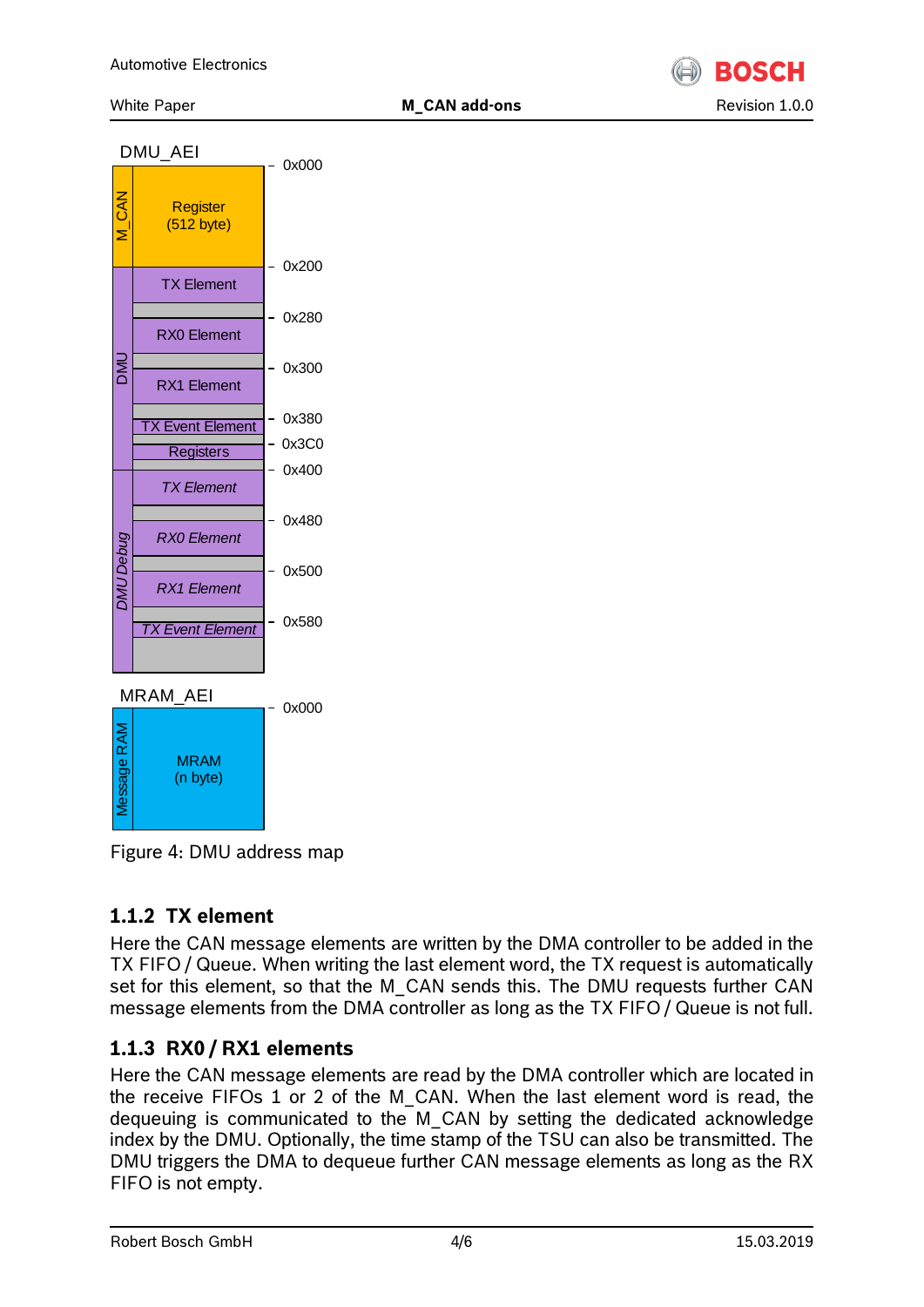

#### <span id="page-9-0"></span>**1.1.4 TX event element**

Like the RX0 / RX1 elements, but here the TX events are read, optionally with the time stamp of the TSU.

#### <span id="page-9-1"></span>**1.1.5 DMU register**

The DMU gets most of the configuration parameters from the M\_CAN, only the transport of the HW timestamp of the TSU can be switched on / off here. Various status information provides feedback on whether the access to the virtual elements were correct or, if not, what problem occurred. This is particularly helpful when debugging the DMA routines, but should also be monitored during normal operation for reasons of Functional Safety.

#### <span id="page-9-2"></span>**1.1.6 DMU Debug section**

When debugging the software, the DMU elements can be accessed by reading, without affecting the enqueuing of dequeuing of the DMA. For the TX element, the last element written is read, for the RX0, RX1, TXE elements the current element is read. These accesses do not trigger automatisms of the DMU, like the acknowledgment in M\_CAN.

#### <span id="page-9-3"></span>**1.1.7 Data flow within the SoC**

The following approach is recommended for the data flow within the SoC: A RAM has to be selected to which the desired CPU core can access with the highest possible read / write performance and to which the DMA controller also has direct access. This CRAM is then used to exchange the CAN messages, with the DMA controller taking over the slow transfers of the CAN messages across large distances of the NoC and storing the messages in the CRAM close to the CPU core, which then access without performance loss.